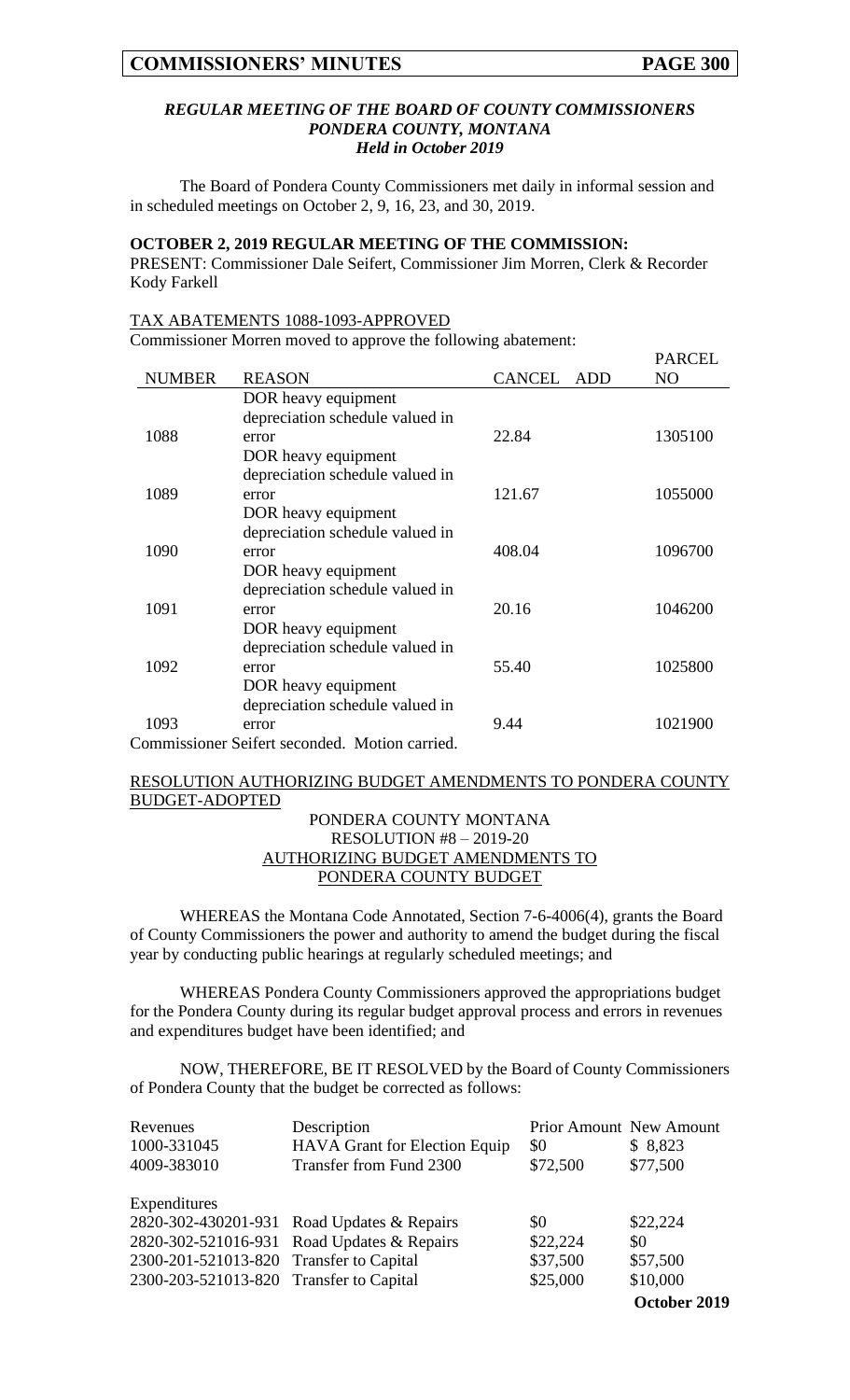Adopted this 2<sup>nd</sup> day of October, 2019, as moved by Commissioner Morren, seconded by Commissioner Seifert, and passed on a 2-0 vote of the board. Effective on passage and approval.

BOARD OF COUNTY COMMISSIONERS Pondera County, Montana

\_\_Absent\_\_\_\_\_\_\_\_\_\_\_\_\_\_\_\_\_\_\_\_\_\_\_\_\_ \_\_*/s/ Dale J Seifert*\_\_\_\_\_\_\_\_\_\_\_\_\_\_ Thomas A Kuka, Chairman Dale J Seifert, Member

ATTEST: \_*/s/ Kody L Farkell*\_\_\_\_\_\_\_\_\_ \_\_*/s/ Jim Morren*\_\_\_\_\_\_\_\_\_\_\_\_\_\_\_\_ Kody L. Farkell, Clerk & Recorder Jim Morren, Member

### STANDARD AUDIT CONTRACT AMENDMENT – APPROVED

Commissioner Morren moved and Commissioner Seifert seconded to approve the Standard Audit Contract Amendment in which the County agrees to pay \$24,630 for the FY2018-19 audit. Motion carried.

Commissioner Kuka was absent.

### ENCROACHMENT AGREEMENT-APPROVED

Commissioner Morren moved to approve the Encroachment Agreement requested by the Boucher Trust to trench a new electrical line on Sam George Road, 7/10 of a mile off of Coalmine Road. Commissioner Seifert seconded. Motion carried. Commissioner Kuka was absent.

### DATE, TIME AND PLACE SET FOR PUBLIC HEARING OF PROPOSED OFFICE CLOSINGS ON THE DAY AFTER THANKSGIVING AND ON CHRISTMAS EVE DAY

Commissioner Morren moved to set Wednesday, October 23 at 10:00 a.m. in the County Commissioners office as the date, time and place for a public hearing on the proposal to close the county offices on the day after Thanksgiving and early on Christmas Eve day. Commissioner Seifert seconded. Motion carried.

Commissioner Kuka was absent.

PURCHASE OF FIVE EXPRESSVOTE BALLOT MARKING DEVICES-APPROVED Pondera County received funds in the amount of \$8,823 via the Montana Secretary of State from federal monies distributed to states for use in election security and equipment updates.

Commissioner Morren moved and Commissioner Seifert seconded to purchase five (5) ExpressVote Ballot marking devices in the amount of \$22,546.25, with \$13,723.25 being paid from General Fund Capital Improvement. Motion carried.

The ExpressVotes are replacing the Automark machines currently used, which are outdated and no longer have replacement parts available. Commissioner Kuka was absent.

### COMPENSATORY TIME FOR EMPLOYEES WHO WORKED DURING DECLARED EMERGENCY

At the request of the Road and DES employees who were required to work as a result of the snow storm and Emergency Declaration Resolution #7-2019/20, Commissioner Morren moved and Commissioner Seifert seconded to give 1.5 hours of compensatory time for the hours worked over regularly scheduled hours instead of overtime, as normally paid during a declared emergency. Motion carried. Commissioner Kuka was absent.

# **OCTOBER 9, 2019 REGULAR MEETING OF THE COMMISSION:**

PRESENT: Commissioner Thomas Kuka, Commissioner Dale Seifert, Commissioner Jim Morren, Clerk & Recorder Kody Farkell

### TREASURER'S SECURITIES REPORT SEPTEMBER 30, 2019

STIP \$7,002,000.00 @ 2.1439093%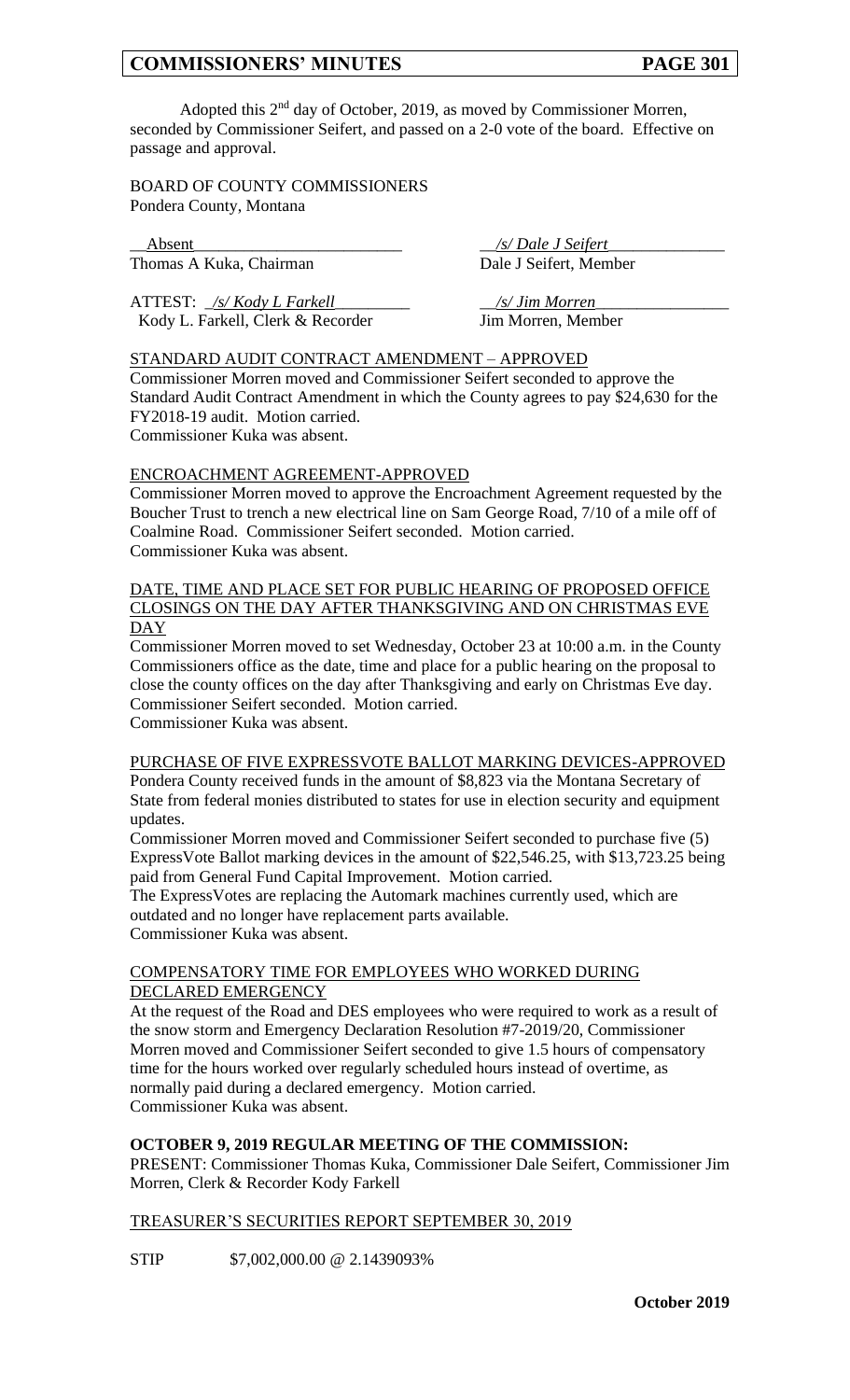# STOCKMAN BANK BALANCES \$2,310,496.54

STOCKMAN BANK –Collateral Report 912828G95 \$5,000,000.00 US TREAS 1000079 1.63% Matures 12/31/19

## RAYMOND JAMES

| 02587CFF2 | \$200,000.00 | 2.2500% | Due $5/24/2021$ (CD)    |
|-----------|--------------|---------|-------------------------|
| 140420XL9 | \$245,000.00 | 2.1500% | Due 11/04/2020 (CD)     |
| 48125YT87 | \$250,000.00 | 1.250%  | Due $05/06/2021$ (step) |
| 254672T24 | \$250,000.00 | 2.000%  | Due 11/23/2021 (CD)     |
| 06051VE36 | \$250,000.00 | 2.50%   | Due 08/06/2020 (CD)     |
| 61690UED8 | \$250,000.00 | 2.85%   | Due 02/14/2022 (CD)     |
| 14042RMS7 | \$250,000.00 | 2.2000% | Due 08/07/2023 (CD)     |
| 38149MCZ4 | \$250,000.00 | 2.0000% | Due 07/18/2022 (CD)     |
|           |              |         |                         |

### INDEPENDENCE BANK

| CDARS 1022263613 02/06/20 2.44983% |                  |                   | \$500,000.00   |
|------------------------------------|------------------|-------------------|----------------|
| CDARS 1022675601                   |                  | 06/4/20 2.42056%  | \$500,000.00   |
| CDARS 1022898139                   |                  | 08/13/20 2.22514% | \$1,000,000.00 |
| CDARS 1021870648                   |                  | 10/10/19 2.05873% | \$500,000.00   |
| CDARS 1021969202                   |                  | 11/07/19 2.13707% | \$2,000,000.00 |
| CDARS 1022052493                   | 12/05/19 2.2447% |                   | \$1,000,000.00 |
|                                    |                  |                   |                |

## MINUTES OF THE COMMISSION-APPROVED

Commissioner Seifert moved to approve the August & September minutes of the Commission. Commissioner Morren seconded. Motion carried.

## CONRAD AIRPORT FAA HANGAR LEASE-APPROVED

Commissioner Seifert moved and Commissioner Morren seconded to approve a Conrad Airport FAA hangar lease for the 2019 year with Chad Rubino. Motion carried.

### REVISED JOB DESCRIPTIONS-APPROVED

Commissioner Morren moved to approve the revised job description for the Part Time Nurse position. Commissioner Seifert seconded. Motion carried.

# WAGE INCREASE FOR PONDERA COUNTY TRANSIT DRIVER-APPROVED

Northern Transit Interlocal requested that the Pondera County Transit Driver receive a wage increase of \$0.08 from \$14.32 to \$14.40 to match the drivers in the other counties who are a part of the Northern Transit Interlocal. Salaries of the Pondera County Transit driver are reimbursed to Pondera County by the Northern Transit Interlocal. Commissioner Morren moved to increase the Pondera County Transit drivers hourly wage from \$14.32 to \$14.40 to match the other drivers in the Northern Transit system. Commissioner Seifert seconded. Motion carried.

### **OCTOBER 15, 2019 REGULAR MEETING OF THE COMMISSION:**

PRESENT: Commissioner Thomas Kuka, Commissioner Dale Seifert, Commissioner Jim Morren, Clerk & Recorder Kody Farkell, DES Coordinator Melinda Burns

## CONSTRUCTION & MAINTENANCE AGREEMENT WITH MDT FOR COUNTY BRIDGE ON FRANCES HEIGHTS ROAD-APPROVED

Commissioner Seifert moved to approve a Construction & Maintenance Agreement with Montana Department of Transportation for replacement of the off-system county bridge over the "C" Canal, located on Frances Heights Road. State and/or Federal Highway Administration (FHWA) funds will be used for the replacement of the bridge with Pondera County agreeing to take full responsibility of the bridge upon completion. Commissioner Morren seconded. Motion carried.

# ALLIANCE FOR YOUTH REPORT

Katherine Boadle, Prevention Specialist for Alliance For Youth, was in attendance to report on the programs Alliance For Youth provides the County. A "Let's Talk Hope" mental health awareness program has been implemented and is in full force through presentations, online, and bulletin board advertising. The Alliance is also promoting their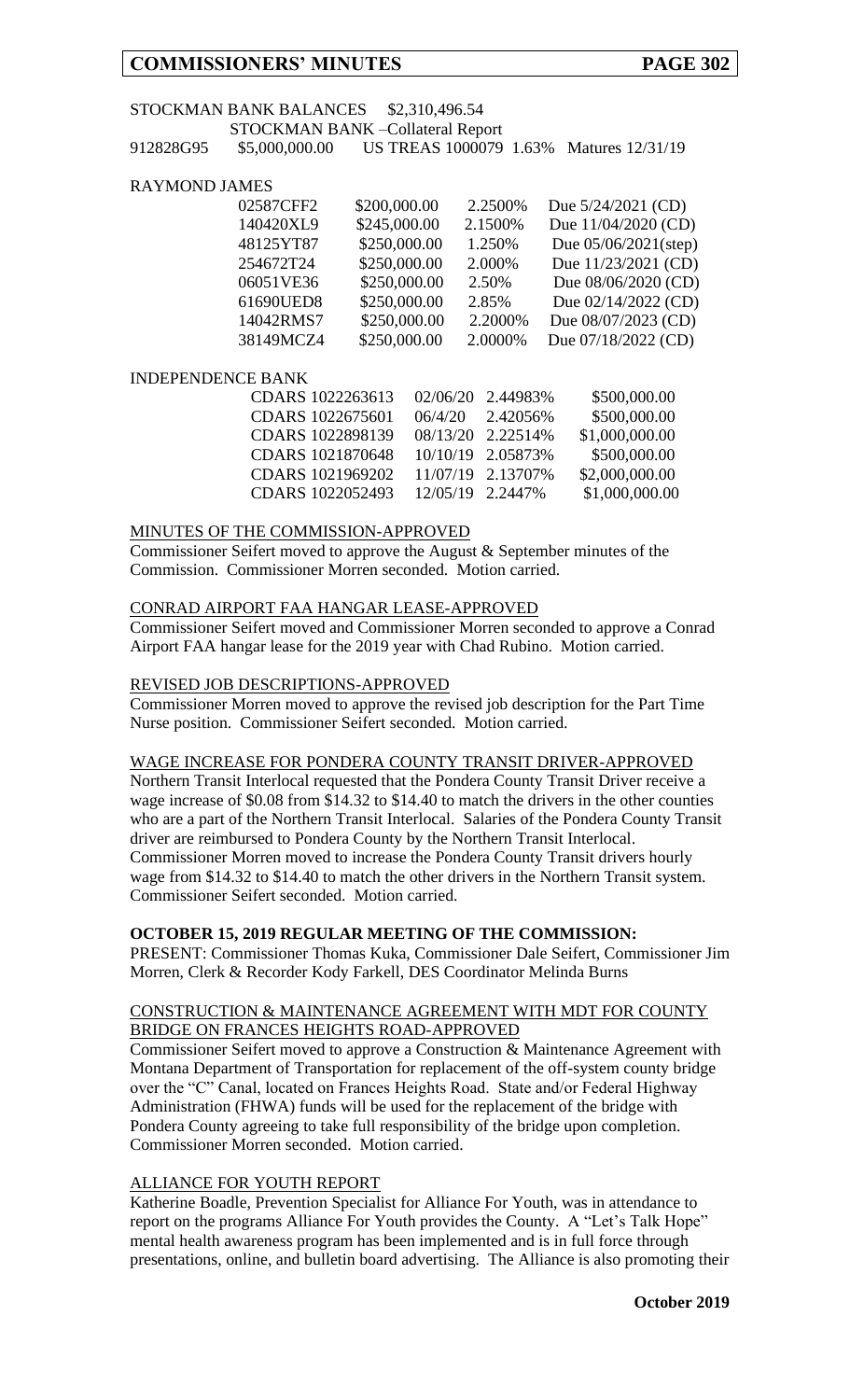"Parenting Montana" website and book. Parenting Montana is available to guide parents in dealing with difficult issues with youth of all ages.

### REVISED JOB DESCRIPTION FOR BACKUP MAINTENANCE CUSTODIAN-APPROVED

Commissioner Seifert moved and Commissioner Morren seconded to approve a revised job description for the Backup Maintenance Custodian. Motion carried.

#### **OCTOBER 23, 2019 PUBLIC HEARING REGARDING CLOSING COUNTY OFFICES ON FRIDAY, NOVEMBER 29th, 2019 AND EARLY ON TUESDAY, DECEMBER 24th, 2019**

Commissioner Kuka called the hearing to order at 10:05 a.m. Those in attendance were Commissioners Kuka, Seifert, and Morren; Clerk & Recorder Kody Farkell and Catherine Kellogg. The purpose of the hearing was to gather public input regarding the closure of county offices on the day after Thanksgiving Day, November  $29<sup>th</sup>$ , 2019 and early on Christmas Eve Day, December  $24<sup>th</sup>$ , 2019. The hearing was advertised in the Independent Observer and The Valierian on October 9 and October 16, 2019. One written comment if favor of the closure was received.

The Commissioners discussed prior history of closure and that it was not an additional holiday for employees. Employees would have to use vacation time or compensatory time to have the day off.

The hearing adjourned at 10:10 a.m.

#### **OCTOBER 23, 2019 REGULAR MEETING OF THE COMMISSION:**

PRESENT: Commissioner Thomas Kuka, Commissioner Dale Seifert, Commissioner Jim Morren, Clerk & Recorder Kody Farkell, Catherine Kellogg

#### PUBLIC COMMENT

Catherine Kellogg was in attendance to discuss the condition of Healy Springs Road and West Valley Road. She discussed the fact that she had only seen the Road Department grade a portion of the roads one time this summer and, as a result, the conditions of the roads are very poor. She expressed frustration with the level of communication between the Road Department to the Commissioners and the landowners. Commissioner Seifert will drive Healy Springs Road and West Valley Road and report to the Road Supervisor on the status of them.

#### RESOLUTION DESIGNATING COUNTY OFFICE HOURS-HOLIDAY CLOSINGS PONDERA COUNTY, MONTANA RESOLUTION #9 – 2019/20 DESIGNATING COUNTY OFFICE HOURS – HOLIDAY CLOSINGS

WHEREAS, Section 7-4-102, MCA, grants the Board of County Commissioners the power and authority to set office hours of the County offices (by formal resolution after a public hearing and if consented to by any affected elected county officer); and

WHEREAS, it is the intent of the Pondera County Commissioners to provide its employees availability for a long week-end when certain holidays fall on a Tuesday or Thursday or additional hours on Christmas Eve to observe the holiday; and

WHEREAS a public hearing on this resolution was conducted on Wednesday, October 23, 2019 at 10:00 a.m. in the Pondera County Commissioners office. Notice of the hearing was published in the Independent Observer and The Valierian for two consecutive weeks on October 9 and October 16, 2019 and no elected county officer nor any members of the public objected to the proposed office hours;

WHEREAS, employees will need to use compensatory time accrued and/or vacation hours to receive pay for the hours normally worked. Employees wishing to work during the affected hours and/or employees who do not have vacation and/or compensatory hours to apply to the benefit hours may work the hours.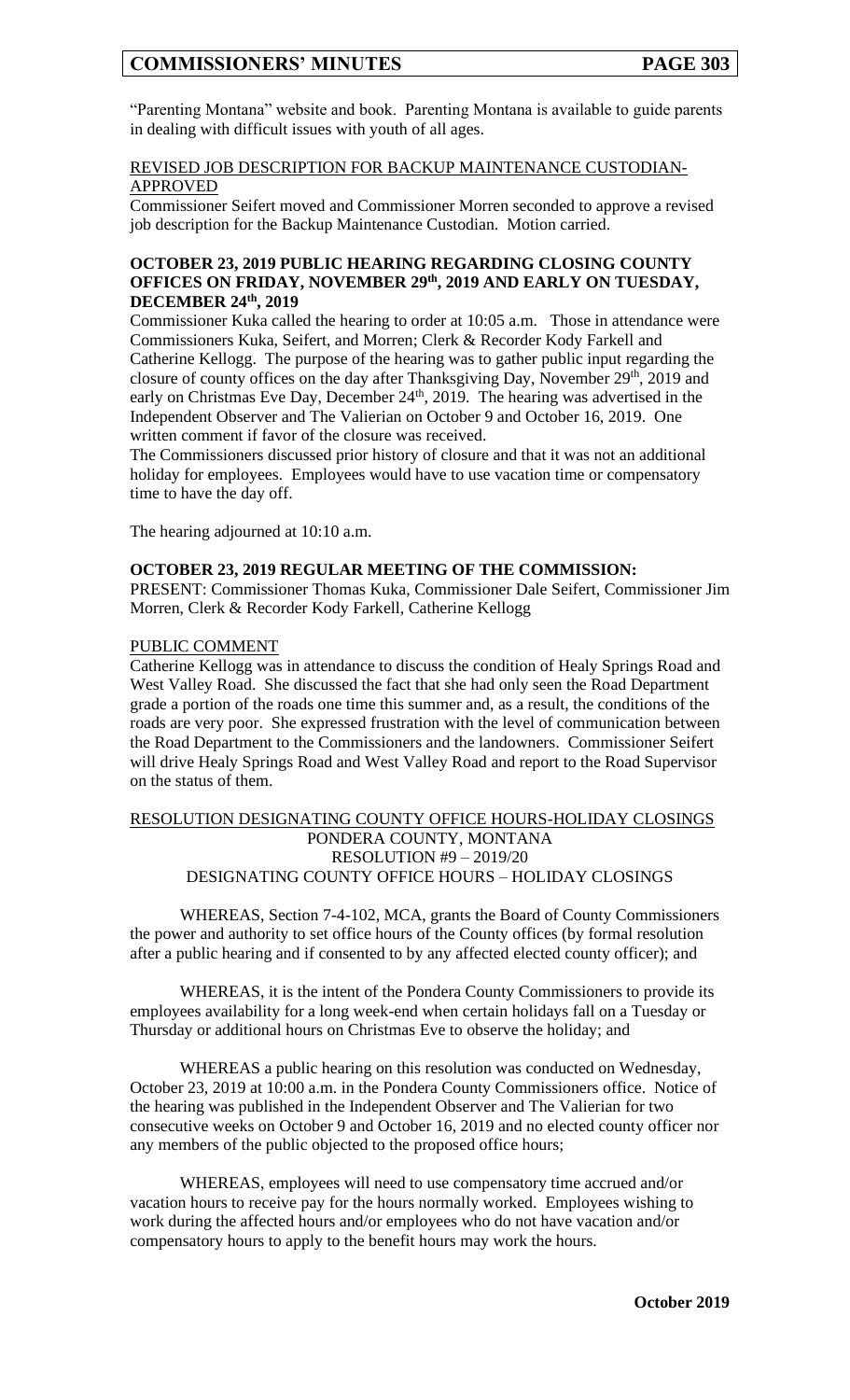All day, Friday, November 29, 2019 (day after Thanksgiving Day); 12:00 pm – 5:00 pm, Tuesday, December 24, 2019 (Christmas Eve Day)

BE IT FURTHER RESOLVED that employees will need to use compensatory time accrued and/or vacation hours to receive pay for the hours normally worked. Employees wishing to work during the affected hours and/or employees who do not have vacation and/or compensatory hours to apply to the benefit hours may work.

Adopted this 23<sup>rd</sup> day of October, 2019 as moved by Commissioner Seifert, seconded by Commissioner Morren, and passed on a 3-0 vote of the full board; Effective on passage and approval.

BOARD OF COUNTY COMMISSIONERS Pondera County, Montana

\_\_*/s/ Thomas A Kuka*\_\_\_\_\_\_\_\_\_\_\_\_\_\_\_ \_\_*/s/ Dale J Seifert*\_\_\_\_\_\_\_\_\_\_\_\_\_\_ Thomas A Kuka, Chairman Dale J Seifert, Member

ATTEST: \_*/s/ Kody L Farkell*\_\_\_\_\_\_\_\_\_ \_\_*/s/ Jim Morren*\_\_\_\_\_\_\_\_\_\_\_\_\_\_\_\_ Kody L. Farkell, Clerk & Recorder Jim Morren, Member

#### RENEWAL OF INMATE EXCESS MEDICAL INSURANCE

Commissioner Morren moved and Commissioner Seifert seconded to renew the Inmate Excess Medical Insurance with Correctional Risk Services, Inc. at the rate of \$1.02 per inmate per day for medical coverage, mental/nervous disorder treatment, substance abuse treatment, pregnancy, and AIDS/ARD/HIV treatment. Effective dates of coverage: November 1, 2019 to October 31, 2020. Motion carried.

#### CONRAD AIRPORT FAA HANGAR LEASE APPROVED

Commissioner Morren moved and Commissioner Seifert seconded to approve the Conrad Airport FAA hangar #5 lease for the 2019-20 year. Motion carried.

#### ENCROACHMENT AGREEMENT-APPROVED

Commissioner Seifert moved to approve the Encroachment Agreement requested by the Omega Service & Supply to add an additional 30' to an existing approach on Dusty Road. Commissioner Morren seconded. Motion carried.

#### **OCTOBER 30, 2019 REGULAR MEETING OF THE COMMISSION:**

PRESENT: Commissioner Thomas Kuka, Commissioner Dale Seifert, Commissioner Jim Morren, DES Coordinator Melinda Burns

#### TAX ABATEMENTS 1094-1097-APPROVED

Commissioner Seifert moved to approve the following abatement:

|                                             |                                   |            |         | FANCEL         |  |
|---------------------------------------------|-----------------------------------|------------|---------|----------------|--|
| <b>NUMBER</b>                               | <b>REASON</b>                     | CANCEL ADD |         | N <sub>O</sub> |  |
|                                             | Delinquent fees were put on wrong |            |         |                |  |
| 1094                                        | record                            |            | 1260.10 | 2029700        |  |
|                                             | Improvements should have been     |            |         |                |  |
| 1095                                        | exempt                            | 15.39      |         | 222751         |  |
| 1096                                        | AB-26 adjustment                  | 1002.90    |         | 453700         |  |
| 1097                                        | AB-26 adjustment                  | 876.97     |         | 400100         |  |
| Commissioner Morron seconded Motion corried |                                   |            |         |                |  |

Commissioner Morren seconded. Motion carried

## EXPENDITURES IN EXCESS OF \$500-APPROVED

A quote of \$1,926 was received from DIS to renew the Sheriff Department's sonic firewall subscription for five years. Commissioner Morren moved to renew the sonic firewall subscription for a five-year period. Commissioner Seifert seconded. Motion carried.

 $DADCLI$